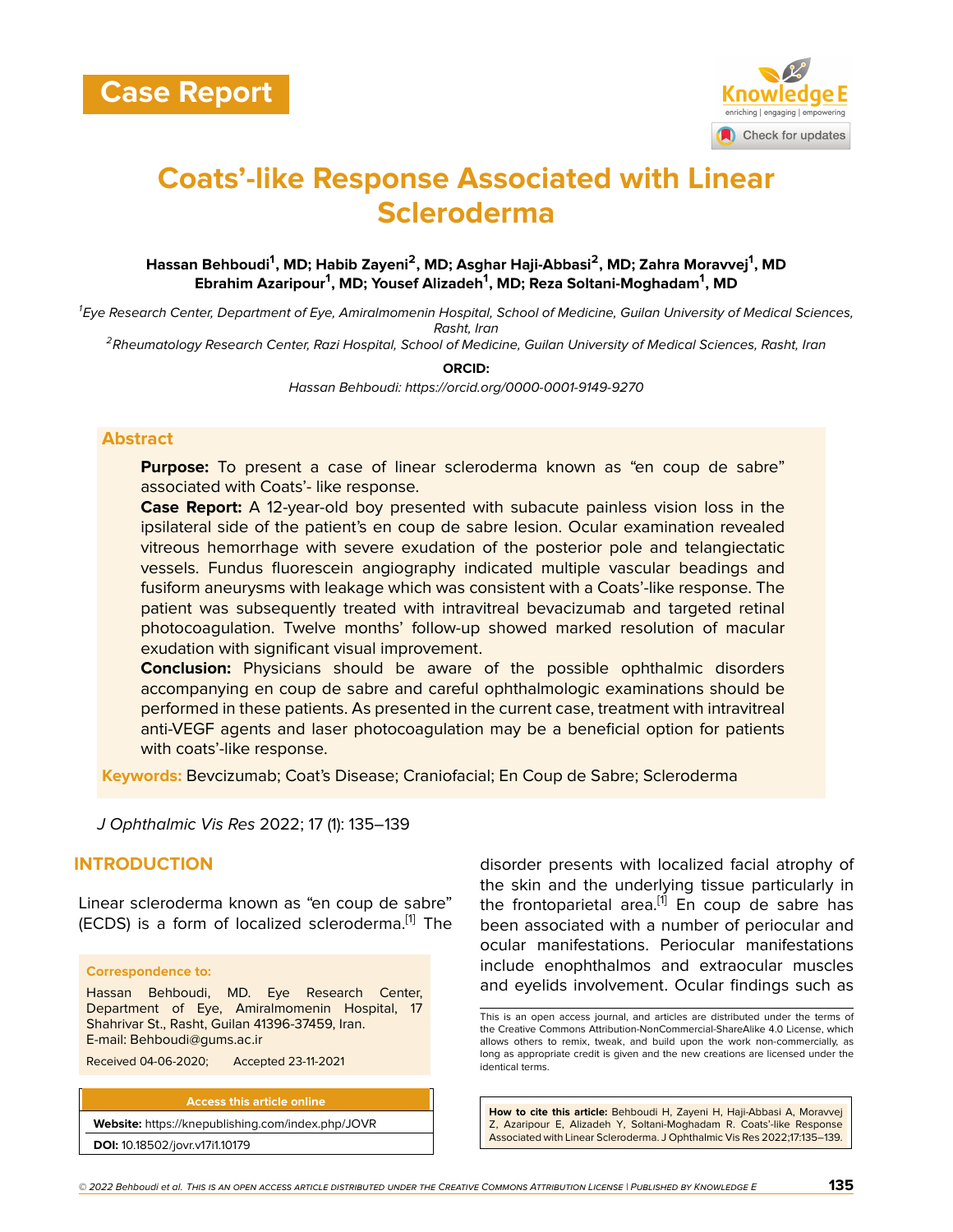corneal alterations, cataract, iritis, and iris atrophy have also been reported.<sup>[[2](#page-4-1), [3](#page-4-2)]</sup> We report a case of ECDS presenting with decreased vision in the ipsilateral eye diagnosed as a Coats'-like response.

# **CASE REPORT**

A 12-year-old boy noticed painless vision loss in his left eye several days before. There was no history of visual disturbances and no family history of significant ocular disorders. He did not report any previous trauma and prior use of any medication. On physical examination, linear depressed scarring of the cutaneous and subcutaneous tissue of the left frontoparietal area was noted. This atrophic band of skin extended from the left eyebrow to the frontoparietal scalp [Figure 1]. His best-corrected visual acuity (BCVA) was 20/20 in the right eye and 20/200 in the left eye. The size of pupils was normal and there was no afferent pupillary defect. Ocular motility was within normal range. The intraocular pressure by applanation tonometry was 14 mmHg in both eyes. On slit lamp examination, the anterior segment was normal in both eyes. Funduscopy of the left eye showed vitreous hemorrhage with severe exudation in the posterior pole and telangiectatic vessels and saccular aneurysms in the mid-peripheral and peripheral retina. The optic disc was normal. The right fundus examination was unremarkable. Para-clinical evaluations with spectral-domain optical coherence tomography (SD-OCT) and fundus fluorescein angiography (FFA) were performed. SD-OCT of the left macula revealed intraretinal fluid and marked exudates [Figure 2]. FFA demonstrated vascular tortuosity and multiple beading and fusiform aneurysms with distinct leakage in the mid-peripheral and peripheral regions. Areas of capillary nonperfusion with no neovascularization were noted. The fundus findings were compatible with Coats' like response. Corresponding rheumatologic consultation diagnosed his atrophic skin lesion as "en coup de sabre" (ECDS) a form of craniofacial linear scleroderma. Further examinations did not show any neurological signs or systemic involvement of scleroderma. Laboratory tests for antinuclear, anti-centromer, and Scl70 antibodies, erythrocyte sedimentation rate, and blood composition were normal.

The patient was scheduled for three monthly intravitreal injections of 1.25 mg/0.05 ml

bevacizumab. On follow-up examinations, there was a significant decrease in macular exudation and vitreous hemorrhage. Targeted laser photocoagulation was performed over the abnormal retinal vasculature. Macular SD-OCT demonstrated significant reduction of intraretinal fluid and exudates [Figure 3]. At 12-month followup examination, BCVA improved to 20/25 in the left eye. Fundus examination and repeated FFA showed moderate resolution of vascular beading and tortuosity with no evidence of peripheral neovascularization [Figure 4]. The patient was scheduled for ophthalmic visits every three months. After one year of follow-up, we noted a loss of visual acuity (BCVA: 20/32) and moderate recurrence of macular edema and exudation. The patient was subsequently treated with one session of intravitreal injection of 1.25 mg/0.05 ml bevacizumab. He is currently under routine ophthalmic and rheumatologic observation.

# **DISCUSSION**

Craniofacial linear scleroderma known as "en coup de sabre" (ECDS) presents with contraction and stiffness of the frontal or parieto-frontal area forming a depressed lesion in the skin and subcutaneous tissue.[[1](#page-4-0)] Various etiologies including trauma, radiotherapy, and autoimmunity have been proposed.<sup>[\[4](#page-4-3)]</sup> En coup de sabre usually affects children in the first decade and is predominantly seen in females.<sup>[\[5\]](#page-4-4)</sup> Ocular manifestations is not common in localized scleroderma, however, it has been reported to occur in 14% of the patients with ECDS.<sup>[\[3\]](#page-4-2)</sup> Eyelid and adnexal involvement are the most common periocular abnormalities. Also, anterior segment inflammation is reported as the most frequent ocular manifestation.<sup>[\[3](#page-4-2)]</sup>

In the present case, a boy with ECDS presented with ipsilateral vision loss. The specific clinical picture and FFA were in favor of a Coats'-like response which refers to a fundus with the similar clinical appearance of Coats' disease in the setting of other ocular or systemic disorders. Coats disease is defined as idiopathic retinal light bulb telangiectasias with intraretinal and/or subretinal exudation without appreciable retinal or vitreal traction.<sup>[[6](#page-4-5)]</sup> The pathogenesis is believed to be related to the breakdown of blood–retinal barrier due to changes at the endothelial level and the presence of abnormal pericytes.<sup>[\[7](#page-4-6)]</sup>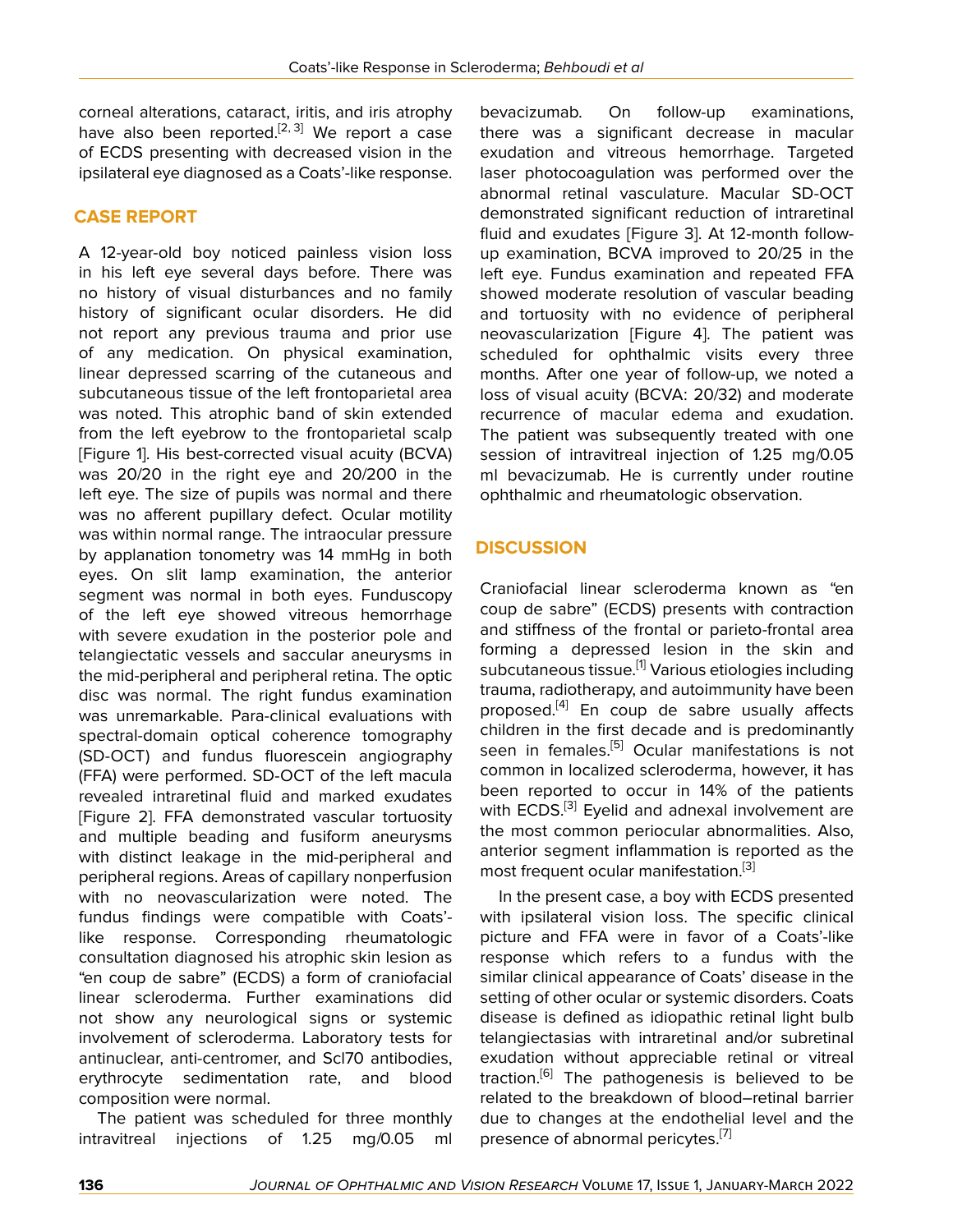

**Figure 1.** Photograph of the patient showing depressed left forehead skin lesion (en coup de sabre).

To the best of our knowledge, there have been only five previous reports of this Coats'-like response in patients with  $ECDS$ <sup>[[8](#page-4-7)-[12\]](#page-4-8)</sup> One of them resulted in exudative retinal detachment and severe vision loss in early childhood.<sup>[[8](#page-4-7)]</sup> Unlike previous reports, our patient regained nearly normal vision following appropriate treatment. We believe that treatment with intravitreal anti-VEGF agents and/or laser photocoagulation may be beneficial for patients with Coats' like response. This treatment may halt or at least delay progression of the retinal abnormalities.

It is of value to mention progressive hemifacial atrophy (Parry–Romberg syndrome) which is a hemifacial atrophy mainly below the forehead

with an unknown etiology.<sup>[[13](#page-4-9)]</sup> Overlapping features of ECDS and ipsilateral hemifacial atrophy have been described in literature and it is thought that they may lie on the same spectrum.<sup>[\[13](#page-4-9)]</sup> Coats'like response has been reported in a number of cases with progressive hemifacial atrophy.<sup>[\[14](#page-4-10)]</sup> The exact cause of this association remains undetermined; however, several theories have been suggested regarding the pathogenesis of scleroderma. The subclinical occlusive vasculitis can be caused by an inflammatory process with a probable autoimmune basis.<sup>[[15\]](#page-4-11)</sup> Vascular abnormalities such as endothelial cells loss, increased vascular permeability, and defective angiogenesis have been recognized in linear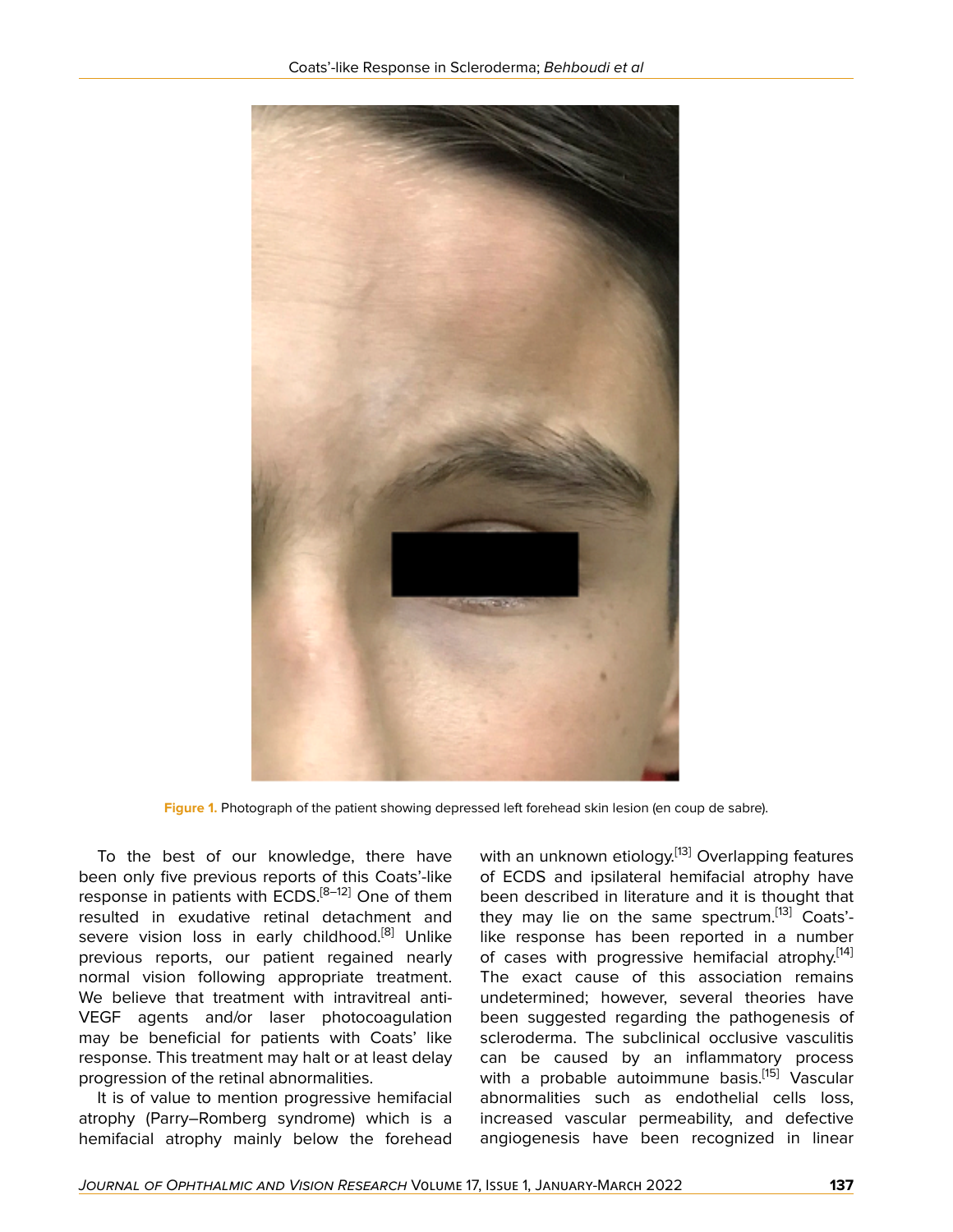

**Figure 2.** Fundus fluorescein angiography. Vascular tortuosity and fusiform aneurysms with leakage and non-perfusion areas in the mid-peripheral and peripheral regions.



**Figure 3.** Macular optical coherence tomography at baseline, 3-month, 8-month, and 12-month visits (from left to right).

scleroderma.<sup>[[16\]](#page-4-12)</sup> It is hypothesized that systemic endothelial cell injury leads to the production of IFNα and subsequent tissue hypoxia and expression of VEGF.<sup>[[15](#page-4-11)]</sup> Intracranial vascular abnormalities have also been reported in patients with linear scleroderma. Gunness et al described an ipsilateral brain cavernoma in a patient with localized scleroderma on the frontal side of scalp.[[17](#page-4-13)]

We presume that the vascular, inflammatory, and immunological processes involved may explain the vascular telangiectasia, dilatation,

and leakage observed in Coats'-like response. Previous literature and the present case suggest that eyes as well as brain can be affected by linear scleroderma, which is commonly known as a limited skin disorder. Accordingly, we advise routine ophthalmologic examination including dilated funduscopy every three to four months in the first three years of presentation in patients with ECDS. Also, those presenting with visual complaints should be examined promptly. Pediatricians, dermatologists, and rheumatologists should be aware of the